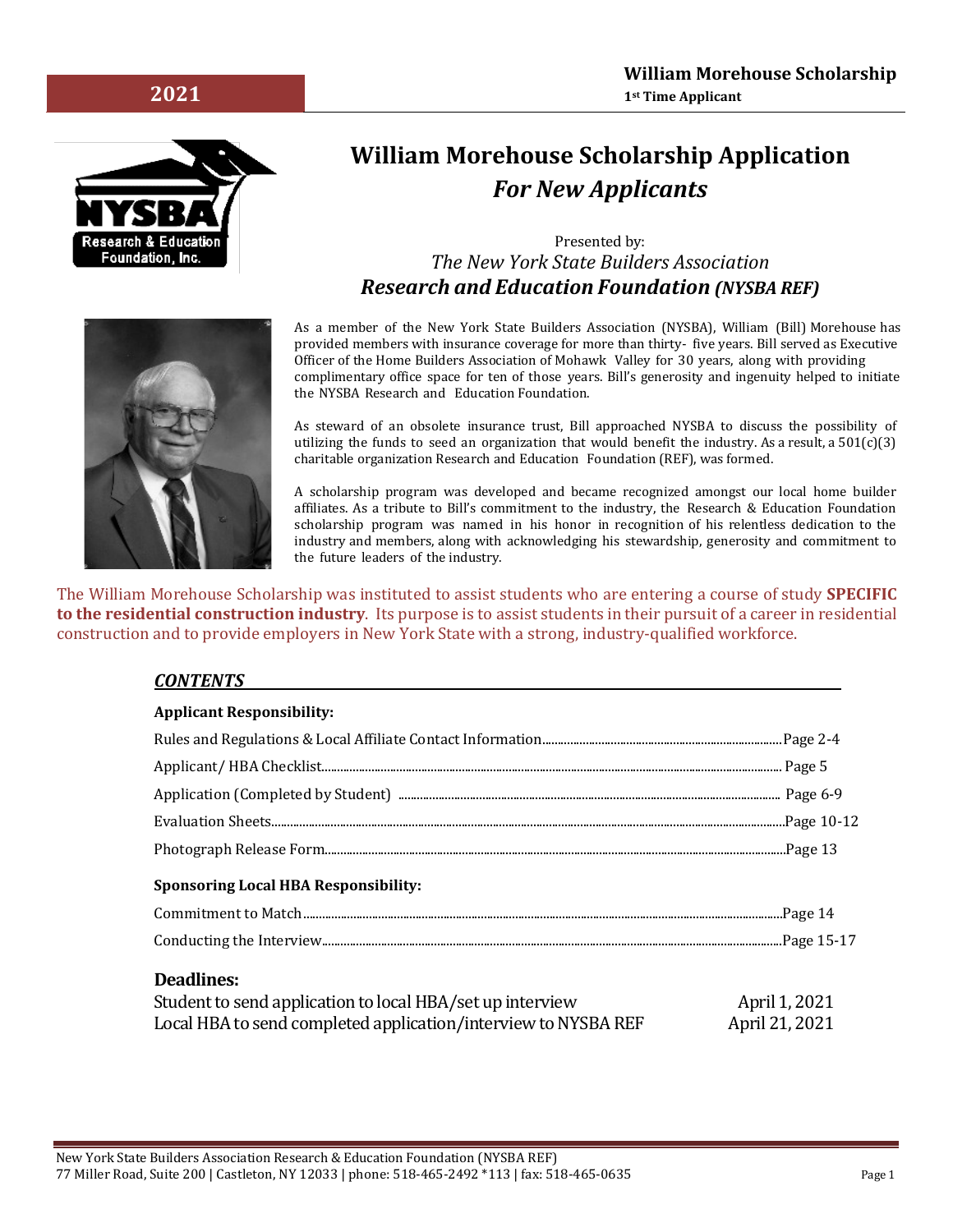# **ApplicantRules, Regulations and** *Deadlines*

**Student must set up an interview along with sending their application and materials** to Local HBA who will conduct the interview by: **April 1, 2021**

**Student Interview must be completed by Local HBA. Local HBA signs and completes appropriate forms** and then forwards student application and materials to the **NYSBA REF. Materials must be received in the NYSBA REF Office by**: **April 21, 2021**

## **Eligibility Requirements:**

- 1) *Applicant MUST be a high school senior, high school graduate, or a college student attending or planning to attend a one‐, two‐ or four‐year college or a certificate program.*
- 2) *The William Morehouse Scholarship was instituted to assist students who are entering a course of study SPECIFIC to the residential construction industry. Its purpose is to assist students in their pursuit of a career in residential construction and to provide employers in New York State with a strong, industryqualified workforce*.

Applicant **MUST desire and PURSUE a career SPECIFIC to the residential construction field**. A dual degree in related fields is acceptable. Student can be enrolled full or part time.

- 3) Applicant must be a U.S. citizen or documented permanent resident of the United States (i.e. must possess a "green card".)
- *\* Applicant is responsible for contacting NYSBA Local Affiliated HBA for sponsorship and matching funds information. Please refer to the list of local HBA Affiliates, as follows:*

### **New York State Builders Association Local Affiliates**

**ABO – Associated Builders & Owners of Great New York (New York County)** *Jay Martin, EO* – jmartin@abogny.com / (212) 385‐4949

**BACI – Building & Allied Construction Industries of Westchester (Westchester County)** *Tim Foley, EO* – tim@buildersinstitute.org / (202) 266‐8313

**Buffalo Niagara Builders Association (Cattaraugus, Chautauqua & Erie Counties)** *Joe Benedict, EO* – [Jbenedict@conexbuff.com/](mailto:Jbenedict@conexbuff.com) (716) 874-3435

**Home Builders & Remodelers Association of Central New York (Cayuga, Onondaga, Oswego Otsego & Madison Counties)** *Mary Thompson, EO* – [mmt@hbrcny.com/](mailto:mmt@hbrcny.com) (315) 463‐6261

**Capital Region Builders & Remodelers Association (Albany, Columbia, Greene, Montgomery, Rensselaer, Saratoga, Schenectady Counties)** *Kristen Egelston, EO* – [kristen@crbra.com/](mailto:kristen@crbra.com) (518) 579-0066

**Finger Lakes Home Builders & Remodelers Association (Chemung, Schuyler, Steuben & Yates Counties)**

*Donna Ciancio, EO* – [donna@sthbra.com/](mailto:donna@sthbra.com) (607) 785‐9285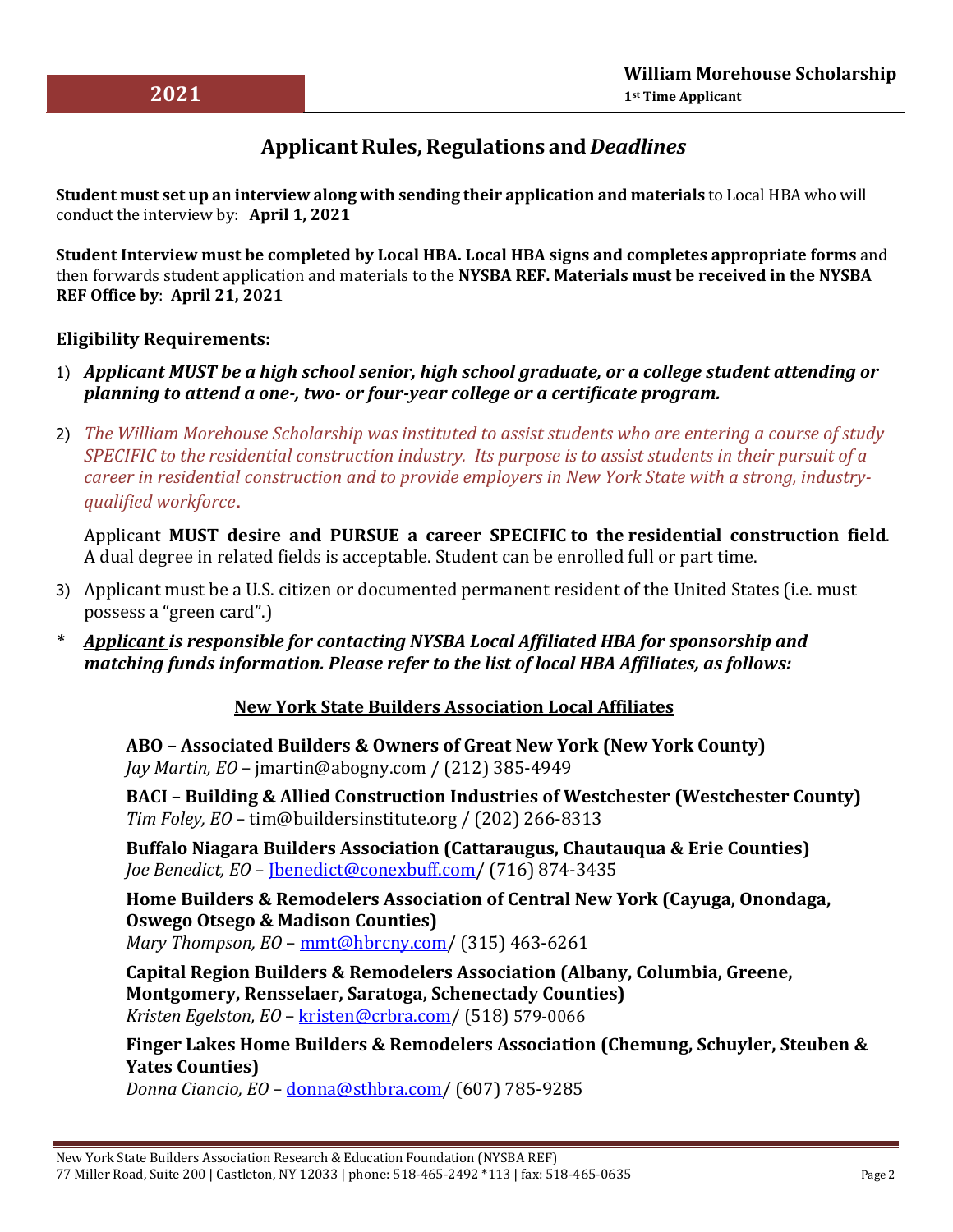## **Builders Association of Hudson Valley (Dutchess, Orange, Putnam, Rockland, Sullivan, Ulster, Westchester Counties)**

*Tom Tripodianos* – [ttripodianos@wbgllp.com](mailto:ttripodianos@wbgllp.com)/ (914) 607-6440

**Long Island Builders Institute (Nassau & Suffolk Counties)** *Mitch Pally, CEO* – [mitch@libi.org/](mailto:mitch@libi.org) (631) 232‐2345

**Mohawk Valley Builders Association (Herkimer & Oneida Counties)** *Tracy Page, EO* – [EO@hbrmv.org/](mailto:EO@hbrmv.org) (315) 798‐8858

**Niagara Region Construction Alliance (Niagara County)** *EO* – [ExecOfficer@NiagaraRCA.com/](mailto:execofficer@niagaraRCA.com) (716) 693‐5736

**Builders & Remodelers Association of Northern New York (Clinton, Essex, Franklin, Warren & Washington Counties)** *Shanta Dolan, EO* – [buildersremodelersofnny@gmail.com/](mailto:buildersremodelersofnny@gmail.com) (518) 966-2769

**Building Industry Association of New York City (Kings & Richmond Counties)** *Jessica Fortino, EO* – [jfortino@webuildnyc.com/](mailto:jfortino@webuildnyc.com) (718) 720‐3070

**Queens & Bronx Builders Association (Bronx, Queens Counties)** *June Petrone, EO* – [june@queensbronxba.com/](mailto:june@queensbronxba.com) (718) 428‐3369

**Rochester Home Builders Association (Livingston, Monroe, Ontario, Orleans, Seneca & Wayne Counties)**

*Rick Herman, EO* – [rick@rochesterhomebuilders.com/](mailto:rick@rochesterhomebuilders.com) (585) 272‐8222

### **Southern Tier Home Builders & Remodelers Association (Broome, Chenango & Tioga Counties)**

*Donna Ciancio, EO* – [donna@sthbra.com/](mailto:donna@sthbra.com) (607) 785‐9285

**Tompkins/Cortland Builders & Remodelers Association (Cortland & Tompkins Counties)** *Bruno Schickel,* – inf[o@schickelconstruction.com](mailto:brooke@cayugacountryhomes.com) / (607) 844-4790

Any counties that are not listed above, please contact **Vicki Miller at the NYSBA REF**, for assistance [vmiller@nysba.com/](mailto:vmiller@nysba.com) (518) 465‐2492 \*113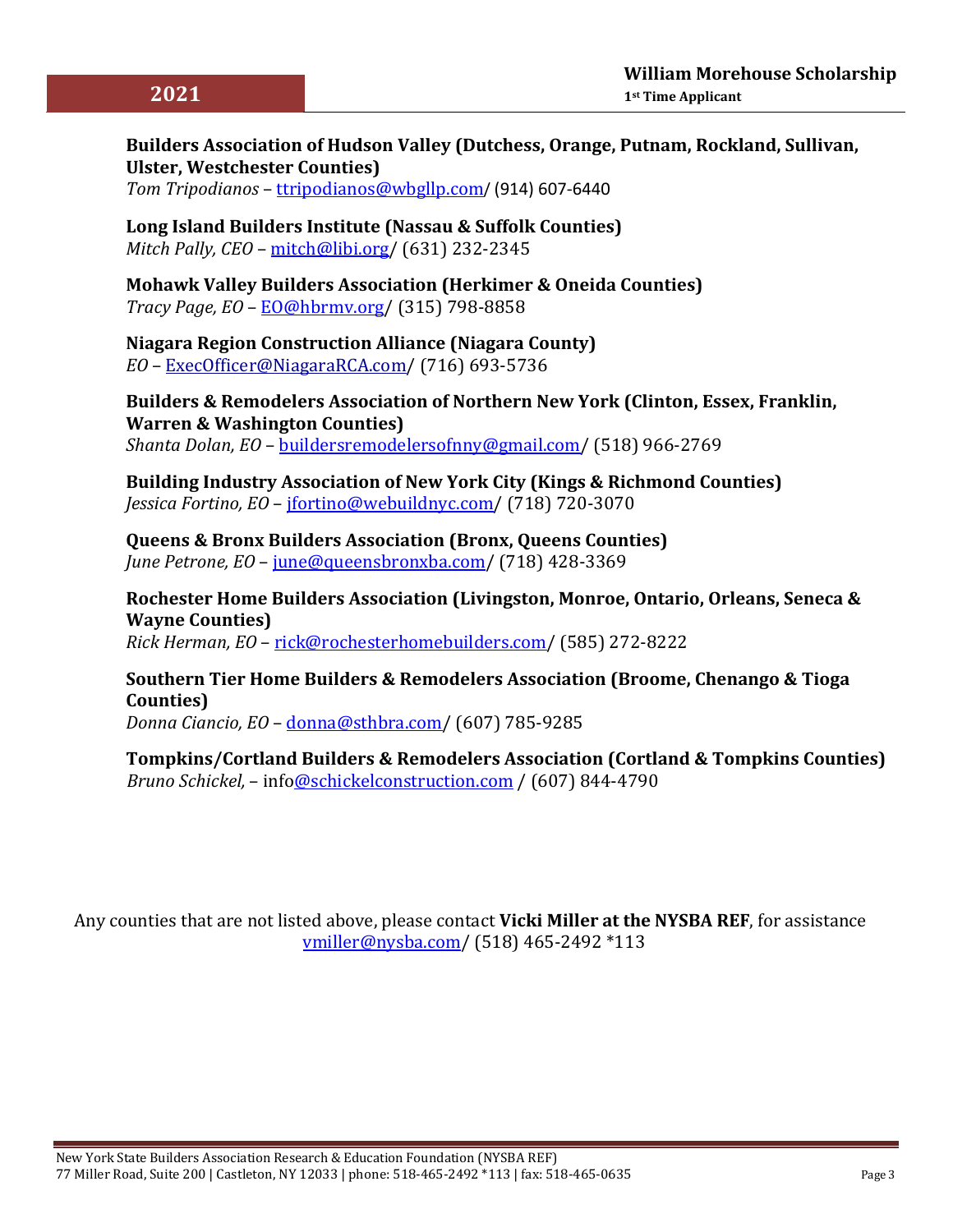# **Student Applicant Requirements:**

**Student Applicant** is responsible for ensuring the following be completed and submitted to sponsoring local HBA (as one package) by:

- $\checkmark$  Completed and signed, four-page application;
- $\checkmark$  Three evaluation forms;
	- One (1) form completed by high school or college advisor
	- Two (2) forms completed by any two adults *not* related to the applicant.
- $\checkmark$  Official transcript (see a & b on Page 7);
- $\checkmark$  Copy of acceptance letter from the college that applicant plans on attending;
- $\checkmark$  (If possible) A head & shoulder photograph (i.e. high school yearbook photo or professional photo) of applicant and signed photo release form;
- $\checkmark$  Applicant must be sponsored and interviewed by a NYSBA affiliated Home Builders Association (HBA) who will guarantee the scholarship matching funds;
- **Don't Forget:** A *"Thank You"* note to the sponsoring local affiliate HBA, acknowledging the interview and consideration for their scholarship.

# **Sponsoring Local HBA:**

- Send completed "*Commitment to Match"* for the **NYSBA REF**'s **William Morehouse Scholarship** form to the offices of the NYSBA REF.
- Send completed "*Conducting the Interview"* form to NYSBA REF. *PLEASE NOTE***: Interviews must be conducted with all applicants.**
- $\checkmark$  Forward applicants completed application materials/package to NYSBA Research & Education Foundation (NYSBA REF), 77 Miller Road, Suite 200, Castleton, NY 12033 or email completed materials to vmiller@nysba.com Incomplete submissions will not be accepted. After interview is conducted, Local HBA to submit all materials to NYSBA REF by **April 21, 2021**.

# **Awards**

- 1) Scholarship will be a minimum of \$500 per applicant per year and may be renewable for the full tenure of undergraduate study in eligible fields.
- 2) Applications will be reviewed by the NYSBA REF Scholarship Committee and recipients selected by the NYSBA REF's Board of Directors, which will be based on the Scholarship Committee's notes and recommendations.
- 3) Awards will be announced once approved by the NYSBA REF Board in late spring or early summer.
- 4) **Checks will be presented to recipient at a meeting/event of the sponsoring local HBA prior to the beginning of the school year. Checks will not be sent to the college.**
- 5) For subsequent awards, scholarship winners are required to provide indications of continued need, continued interest in construction or a construction related field, continued enrollment and good standing in a college program leading to a degree in an eligible field of study. Transcripts and upcoming class schedule must be forwarded at time of application for each academic period. Recipient is encouraged to seek summer employment in construction or a construction related field at some time during undergraduate enrollment. Current recipients may reapply for subsequent awards using the *William Morehouse Scholarship Application for Return Applicants*. Renewal is not guaranteed.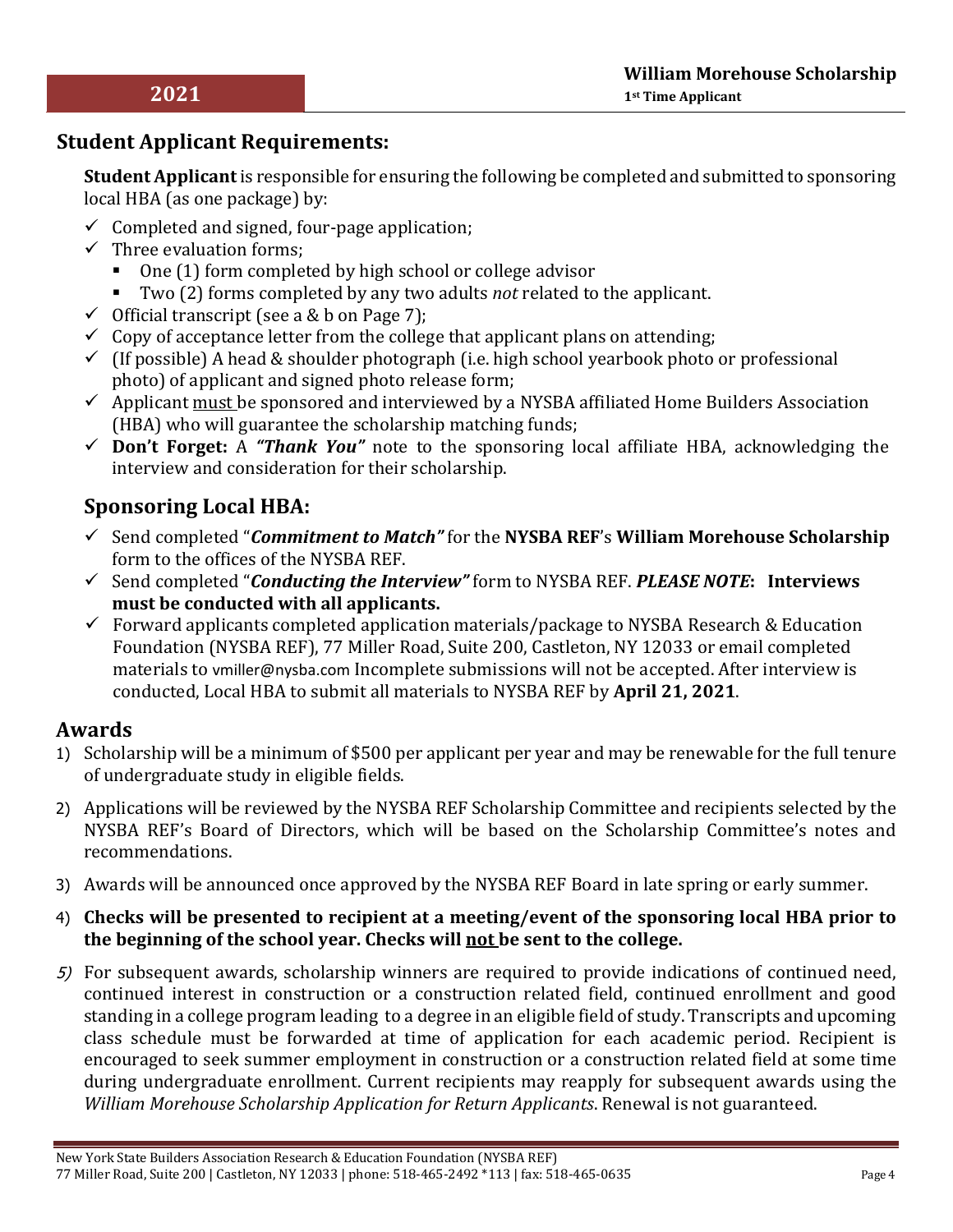# **Application Checklist**

*NOTE: This checklist is for your convenience only and does not need to be submitted as part of your application.*

### **Applicant Responsibilities:**

- Application completed and signed (4 pages)  $\Box$
- Evaluation form from high school/ college advisor
- $\Box$ Evaluations from non‐related adults (2 separate forms)
- $\Box$ Official Transcript from high school or college
- $\Box$ Letter of Acceptance from College(s)
- $\mathcal{L}$ Signed photograph release
- $\Box$ Head & shoulder photo (i.e. high school yearbook photo or other professional picture) (If possible)

**Don't Forget**: It is always good form to send a "Thank You" note to the sponsoring local HBA acknowledging the interview and for being considered for the scholarship.

### *Applicant's application and material must be submitted to sponsoring local HBA no later than April 1, 2021.*

### **Sponsoring HBA Responsibilities:**

- *'Commitment to Match'* form, completed and signed by Local HBA Representative to be sent to NYSBA REF
- $\overline{\phantom{a}}$

 $\Box$ 

*'Conducting the Interview'* form, completed and signed by HBA Representative (3 pages) to be sent to NYSBA REF

Applicants completed forms sent along with above information, to NYSBA REF

### *ALL application materials must be submitted by sponsoring local HBA to NYSBA REF, no later than April 21, 2021.*

## *NYSBA REF*

*77 Miller Road, Suite 200 Castleton, NY 12033 Attn: W.M. Scholarship*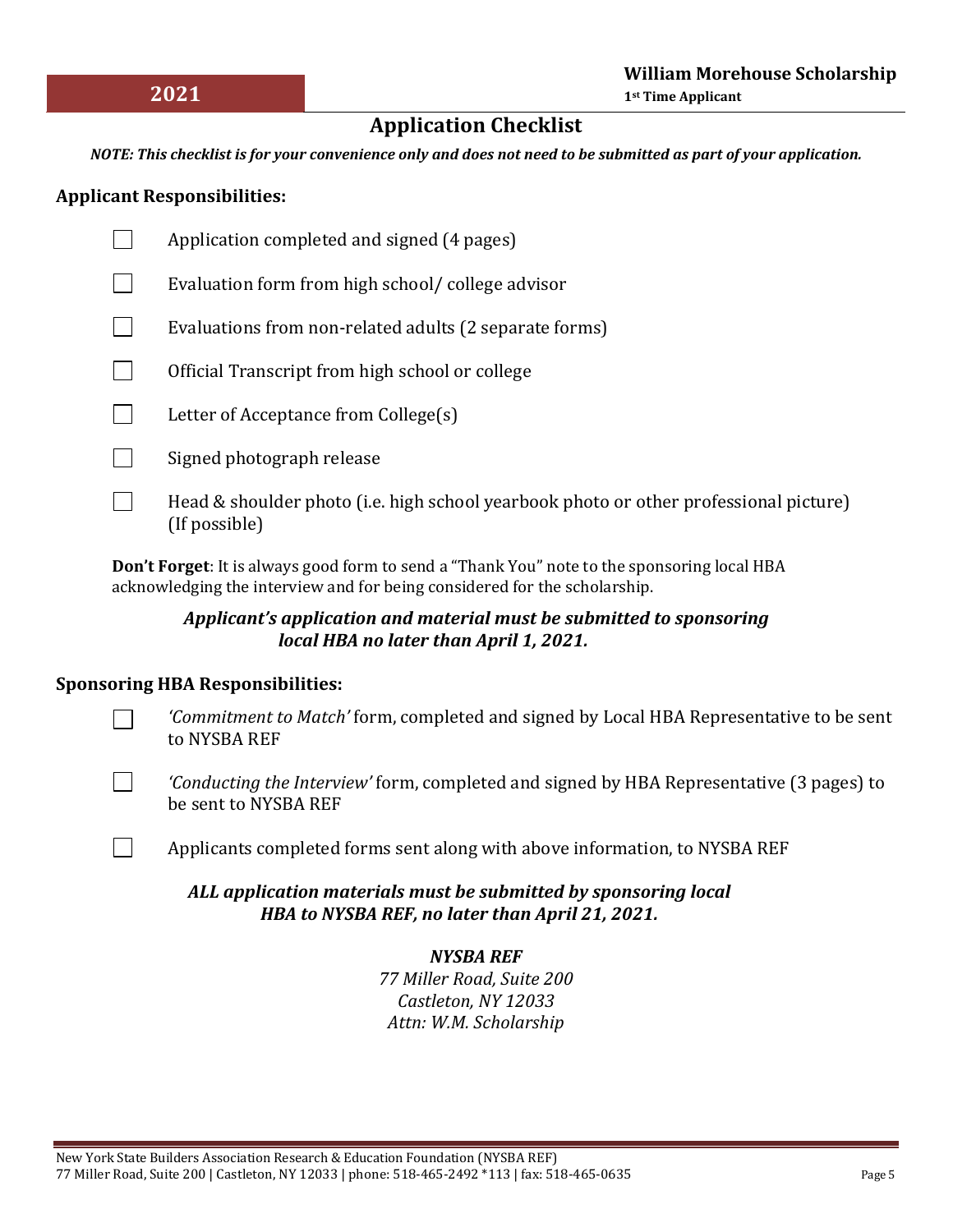## **APPLICATION**

**(To be completed by Student Applicant)**

**Please complete ALL sections of this application (use N/A if question does not apply).** *Type or print using blue or black ink.*

**Send** *completed* **application package (see Applicant Checklist for listing of complete package information) to local sponsoring HBA.**

## **Personal Information:**

| Name:                                                                                     |                                                                              |                                                                                                                                                                                                                                          |
|-------------------------------------------------------------------------------------------|------------------------------------------------------------------------------|------------------------------------------------------------------------------------------------------------------------------------------------------------------------------------------------------------------------------------------|
| Last                                                                                      | First                                                                        | Middle                                                                                                                                                                                                                                   |
|                                                                                           |                                                                              |                                                                                                                                                                                                                                          |
|                                                                                           |                                                                              |                                                                                                                                                                                                                                          |
| Address for notification (check one):                                                     |                                                                              |                                                                                                                                                                                                                                          |
|                                                                                           |                                                                              |                                                                                                                                                                                                                                          |
|                                                                                           | College address                                                              | Home address                                                                                                                                                                                                                             |
|                                                                                           |                                                                              |                                                                                                                                                                                                                                          |
|                                                                                           |                                                                              |                                                                                                                                                                                                                                          |
|                                                                                           |                                                                              |                                                                                                                                                                                                                                          |
|                                                                                           |                                                                              | If you are not a US Citizen, do you have the legal right to remain permanently in the United States? $\Box$ Yes $\Box$ No                                                                                                                |
|                                                                                           | $\star \star$ If 'no' to the previous question, please answer the following: |                                                                                                                                                                                                                                          |
|                                                                                           |                                                                              |                                                                                                                                                                                                                                          |
|                                                                                           |                                                                              |                                                                                                                                                                                                                                          |
|                                                                                           |                                                                              |                                                                                                                                                                                                                                          |
| Have you previously applied for the William Morehouse Scholarship? $\Box$ Yes $\Box$ No   |                                                                              |                                                                                                                                                                                                                                          |
|                                                                                           |                                                                              | ★ If you have previously been awarded the William Morehouse Scholarship, please use the Return Applicant version<br>of the application. If you have previously applied but did not receive an award, tell us what year you applied below |
|                                                                                           |                                                                              |                                                                                                                                                                                                                                          |
| How did you find out or received information regarding the William Morehouse Scholarship? |                                                                              |                                                                                                                                                                                                                                          |

\_\_\_\_\_\_\_\_\_\_\_\_\_\_\_\_\_\_\_\_\_\_\_\_\_\_\_\_\_\_\_\_\_\_\_\_\_\_\_\_\_\_\_\_\_\_\_\_\_\_\_\_\_\_\_\_\_\_\_\_\_\_\_\_\_\_\_\_\_\_\_\_\_\_\_\_\_\_\_\_\_\_\_\_\_\_\_\_\_\_\_\_\_\_\_\_\_\_\_\_\_\_\_\_\_\_\_\_\_\_\_\_\_\_\_\_\_\_\_\_\_\_\_\_\_\_\_\_\_\_\_\_\_\_\_\_\_\_\_\_\_\_\_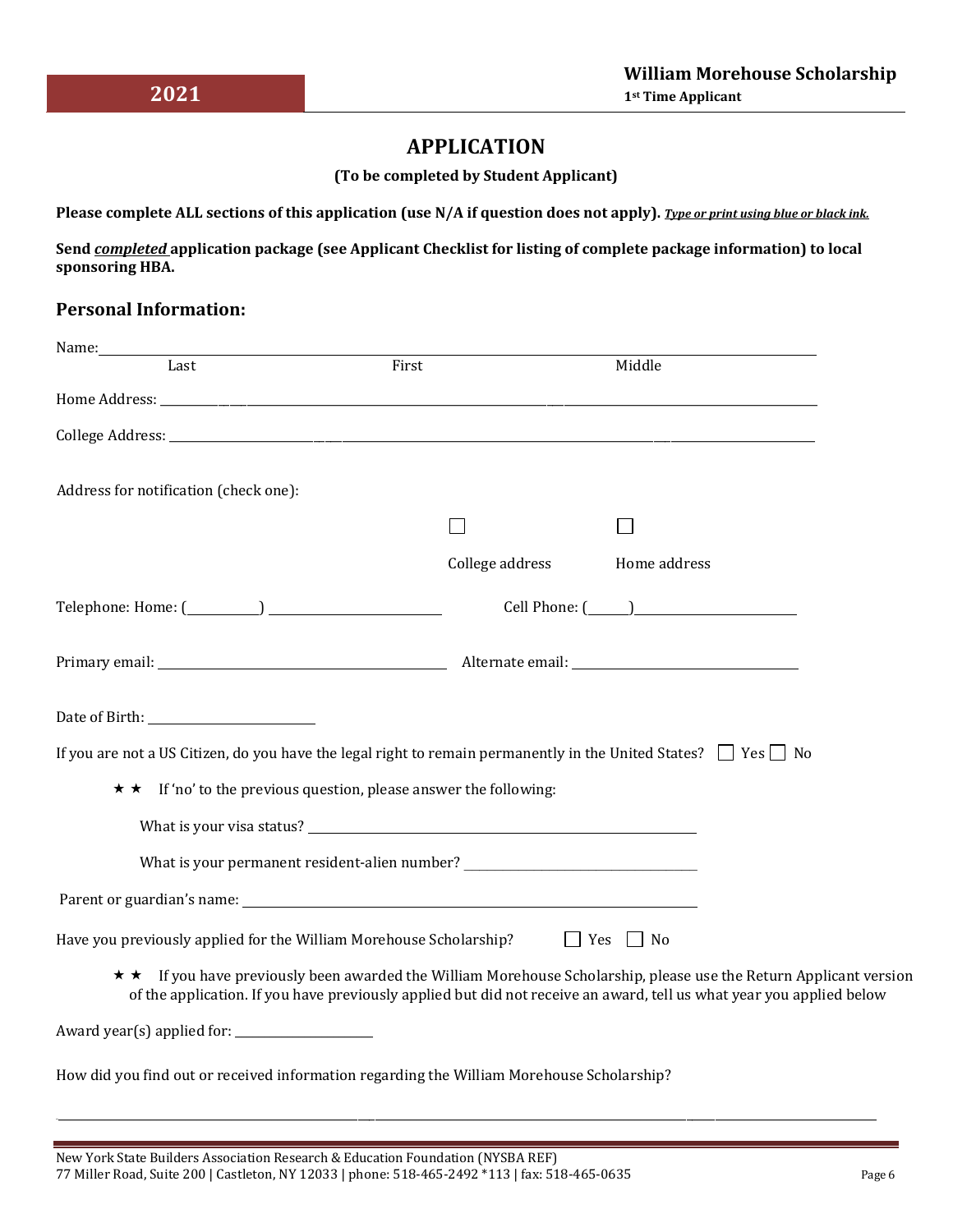#### **Scholastic Information (To be completed by Student Applicant)**

Provide names, city and state of high schools, colleges and/or universities you have attended or are currently attending, most recent first.

| 2+/or 4 yr. College/University | Dates of Attendance | Major          | <b>Graduation Date</b> | Degree  |
|--------------------------------|---------------------|----------------|------------------------|---------|
|                                |                     |                |                        |         |
| High School                    | Dates of Attendance | Major          | <b>Graduation Date</b> | Diploma |
| <b>CTE School</b>              | Dates of Attendance | Field of Study | <b>Graduation Date</b> | Diploma |

Provide a chronological history of your activities, if not continuously enrolled in school since high school graduation. History should begin immediately after high school until the present time. Include specific month, year, and type of activity.

If you are not currently enrolled in a college or university, or are planning to transfer to another school, list below those colleges to which you have applied or to which you intend to apply (in order of preference):

| College (name, city, state)                                                                                                                                                                                                                                                 | $Accepted:$ $Yes$ No | Date of Graduation |
|-----------------------------------------------------------------------------------------------------------------------------------------------------------------------------------------------------------------------------------------------------------------------------|----------------------|--------------------|
|                                                                                                                                                                                                                                                                             |                      |                    |
|                                                                                                                                                                                                                                                                             |                      |                    |
| Are you enrolled in a Cooperative Education Program? $\Box$ Yes $\Box$ No<br>If yes, include a copy of your work/class schedule.<br>(Scholarship winners who take part in a Cooperative Education Program will not receive scholarship assistance while working on a co-op) |                      |                    |
| a) High School Student - provide a complete <i>original</i> transcript from previously attended school(s) in addition to any<br>available grades from present school.                                                                                                       |                      |                    |
| b) College Student - provide cumulative high school GPA, original high school transcript and original transcript of any<br>college grades recorded to date. $\star \star \text{ Website}$ printouts are not accepted $\star \star$                                          |                      |                    |
|                                                                                                                                                                                                                                                                             |                      |                    |
| In what extracurricular activities have you participated while attending high school? College?<br>Indicate elected offices held, if any.                                                                                                                                    |                      |                    |
|                                                                                                                                                                                                                                                                             |                      |                    |
|                                                                                                                                                                                                                                                                             |                      |                    |
| Other: and the contract of the contract of the contract of the contract of the contract of the contract of the contract of the contract of the contract of the contract of the contract of the contract of the contract of the                                              |                      |                    |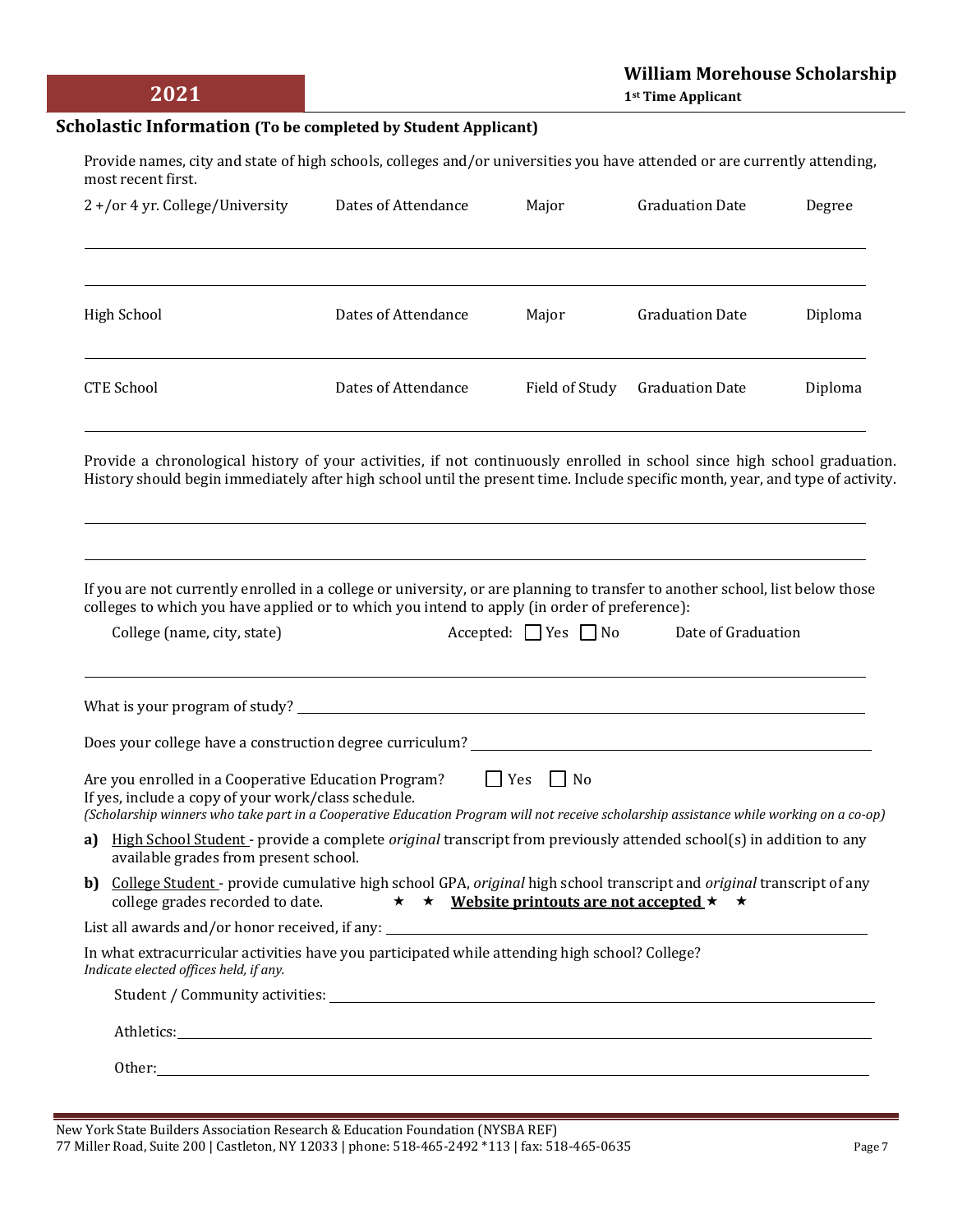|              | 2021                                                             |               | <b>William Morehouse Scholarship</b><br>1 <sup>st</sup> Time Applicant                                                                               |         |  |  |
|--------------|------------------------------------------------------------------|---------------|------------------------------------------------------------------------------------------------------------------------------------------------------|---------|--|--|
|              | <b>Employment History (To be completed by Student Applicant)</b> |               |                                                                                                                                                      |         |  |  |
| <b>Dates</b> | Company                                                          | <b>Duties</b> | List all employment and construction related experiences (summer jobs, internships, etc.) Use an additional sheet if necessary:<br><b>Supervisor</b> | Phone # |  |  |
|              |                                                                  |               |                                                                                                                                                      |         |  |  |
|              |                                                                  |               |                                                                                                                                                      |         |  |  |
|              |                                                                  |               |                                                                                                                                                      |         |  |  |
|              |                                                                  |               |                                                                                                                                                      |         |  |  |

Have you had ANY experience in Construction? Why or why not? \_\_\_\_\_\_\_\_\_\_\_\_\_\_\_\_\_\_\_\_

#### **Financial Information**

Current source of income/Annual amount: \_\_\_\_\_\_\_\_\_\_\_\_\_\_\_

What is your financial need?

**\_\_\_\_\_\_\_\_\_\_\_\_\_\_\_\_\_\_\_\_\_\_\_\_\_\_\_\_\_\_\_\_\_\_\_\_\_\_\_\_\_\_\_\_\_\_\_\_\_\_\_\_\_\_\_\_\_\_\_\_\_\_\_\_\_\_\_\_\_\_\_\_\_\_\_\_\_\_\_\_\_\_\_\_\_\_\_\_\_\_\_\_\_\_\_\_\_\_\_\_\_\_\_\_\_\_\_\_\_\_\_\_\_\_\_\_\_\_\_\_\_\_\_\_\_\_\_\_\_\_\_\_\_\_\_\_\_\_\_\_\_\_\_\_\_\_\_\_\_\_\_\_\_\_\_\_\_\_\_\_\_\_\_\_\_\_\_\_\_\_\_\_\_\_\_\_**

**\_\_\_\_\_\_\_\_\_\_\_\_\_\_\_\_\_\_\_\_\_\_\_\_\_\_\_\_\_\_\_\_\_\_\_\_\_\_\_\_\_\_\_\_\_\_\_\_\_\_\_\_\_\_\_\_\_\_\_\_\_\_\_\_\_\_\_\_\_\_\_\_\_\_\_\_\_\_\_\_\_\_\_\_\_\_\_\_\_\_\_\_\_\_\_\_\_\_\_\_\_\_\_\_\_\_\_\_\_\_\_\_\_\_\_\_\_\_\_\_\_\_\_\_\_\_\_\_\_\_\_\_\_\_\_\_\_\_\_\_**

**\_\_\_\_\_\_\_\_\_\_\_\_\_\_\_\_\_\_\_\_\_\_\_\_\_\_\_\_\_\_\_\_\_\_\_\_\_\_\_\_\_\_\_\_\_\_\_\_\_\_\_\_\_\_\_\_\_\_\_\_\_\_\_\_\_\_\_\_\_\_\_\_\_\_\_\_\_\_\_\_\_\_\_\_\_\_\_\_\_\_\_\_\_\_\_\_\_\_\_\_\_\_\_\_\_\_\_\_\_\_\_\_\_\_\_\_\_\_\_\_\_\_\_\_\_\_\_\_\_\_\_\_\_\_\_\_\_\_\_\_**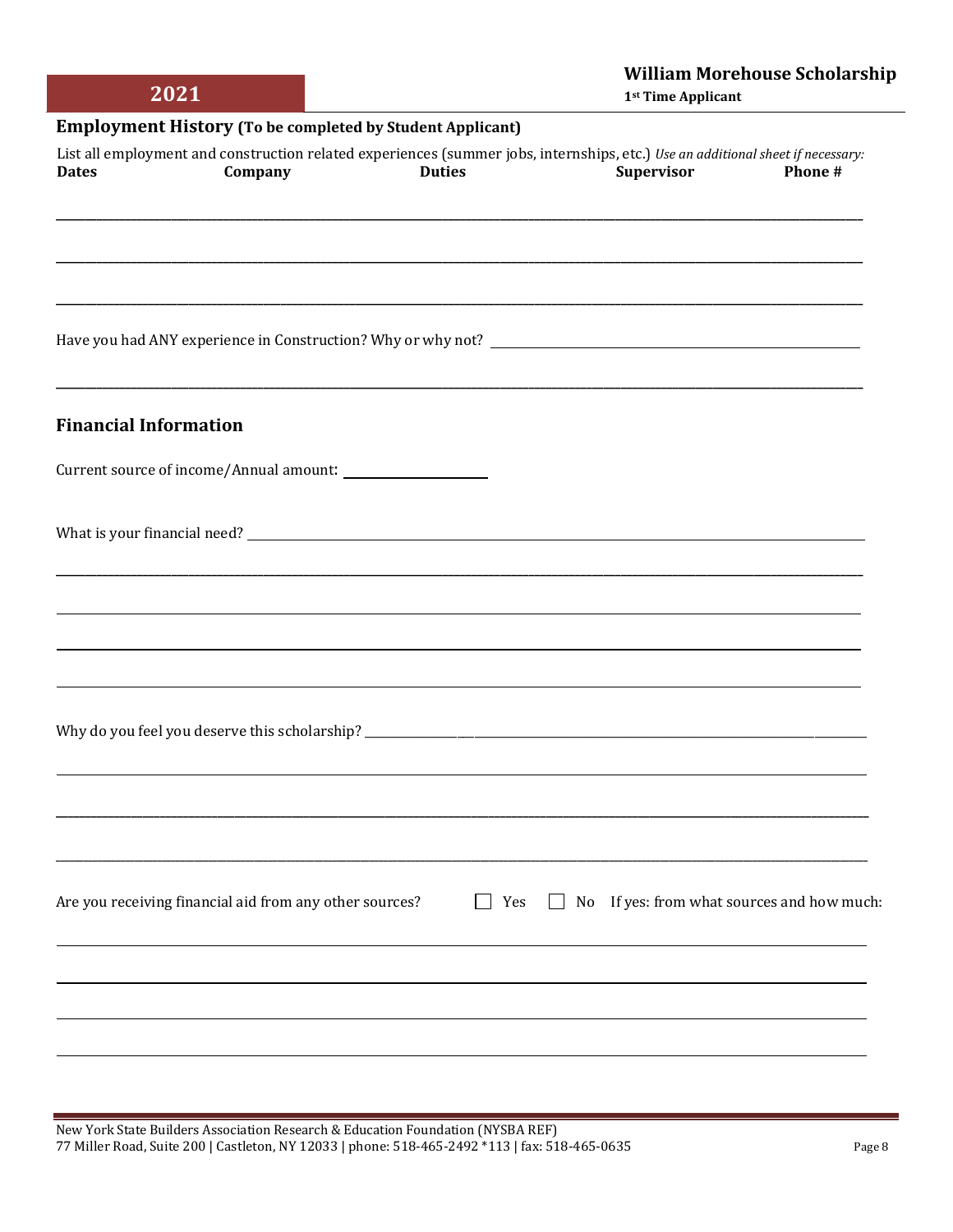#### **Additional Information (To be completed by Student Applicant)**

#### *Answer the following questions using only the space provided:*

What has been your most important extracurricular activity, along with your important contribution to it, and what has your participation in it meant to you as an individual?

Why are you interested in construction, or a construction related field, as a career? What event or series of events has led to this decision? Please explain how your previous work experiences will relate to a construction industry career.

| Are there any members of your immediate family presently employed in the construction industry? $\Box$ Yes $\Box$ No |  |
|----------------------------------------------------------------------------------------------------------------------|--|
|                                                                                                                      |  |
|                                                                                                                      |  |
|                                                                                                                      |  |
|                                                                                                                      |  |
|                                                                                                                      |  |
|                                                                                                                      |  |

**I agree that the Board of Directors of the New York State Builders Association Research & Education Foundation and/or representatives designated by the NYSBA REF Board of Directors may: use the application and all attachments for the purposes of evaluation and selection; obtain any income information necessary for processing this application; and maintain this application and supporting information on file. I further agree that the information provided is true and not misleading and if approved, I will abide by the agreement of the scholarship.**

Signature: Date: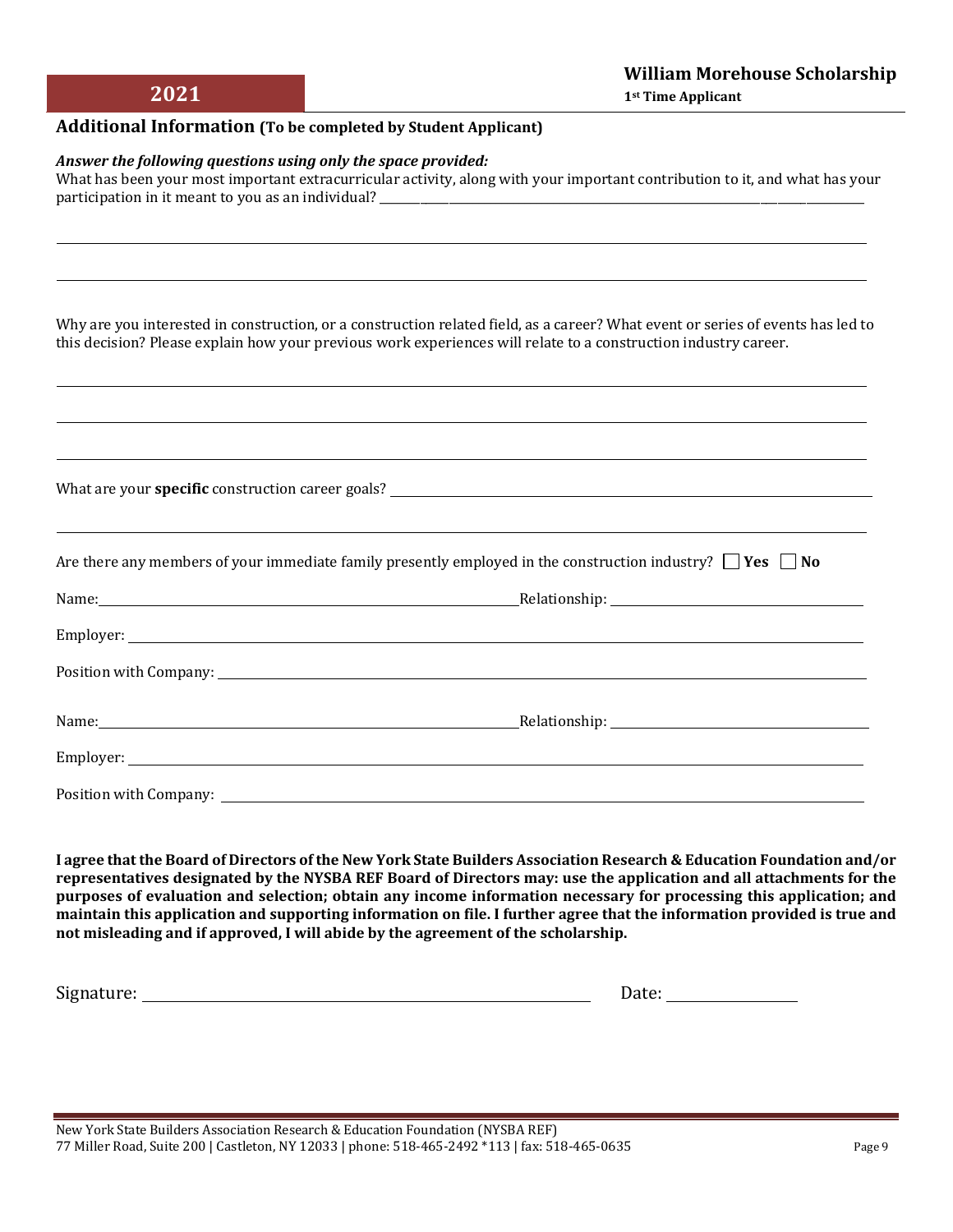# **EVALUATION SHEET**

#### **(To be completed by applicant's high school/college advisor)**

Name of Student Applicant:

### **Instructions to Applicant:**

Allow the advisor at least **two weeks** to complete this form. This form should be returned to *you* in a sealed envelope, signed across the seal, for you to include within your application materials.

#### **Instructions to Evaluator:**

Please complete this form and return to the applicant in a sealed envelope, with your signature across the seal. The applicant must submit your evaluation as part of his/her completed application materials. The completed application package must be submitted to the local HBA no later than and be received in the NYSBA office**.** *If you do not know the applicant well or unable to make a judgment in a particular category, please indicate so. This will not influence the student's application for funding.*

| Name of Evaluator: Name of Evaluator:  | $\begin{tabular}{c} Title: \hspace{2em} \textcolor{red}{\textbf{ \textbf{[1] \textbf{[1] \textbf{[1] \textbf{[1] \textbf{[1] \textbf{[1] \textbf{[1] \textbf{[1] \textbf{[1] \textbf{[1] \textbf{[1] \textbf{[1] \textbf{[1] \textbf{[1] \textbf{[1] \textbf{[1] \textbf{[1] \textbf{[1] \textbf{[1] \textbf{[1] \textbf{[1] \textbf{[1] \textbf{[1] \textbf{[1] \textbf{[1] \textbf{[1] \textbf{[1] \textbf$ |
|----------------------------------------|---------------------------------------------------------------------------------------------------------------------------------------------------------------------------------------------------------------------------------------------------------------------------------------------------------------------------------------------------------------------------------------------------------------|
|                                        |                                                                                                                                                                                                                                                                                                                                                                                                               |
|                                        |                                                                                                                                                                                                                                                                                                                                                                                                               |
| How long have you known the applicant? |                                                                                                                                                                                                                                                                                                                                                                                                               |

\_\_\_\_\_\_\_\_\_\_\_\_\_\_\_\_\_\_\_\_\_\_\_\_\_\_\_\_\_\_\_\_\_\_\_\_\_\_\_\_\_\_\_\_\_\_\_\_\_\_\_\_\_\_\_\_\_\_\_\_\_\_\_\_\_\_\_\_\_\_\_\_\_\_\_\_\_\_\_\_\_\_\_\_\_\_\_\_\_\_\_\_\_\_\_\_\_\_\_\_\_\_\_\_

Furnish information on the nature and frequency of your contacts and observations of the applicant

#### **Evaluation of Social and Personal Traits**

*Using a scale of 0 to 10, with "10" being "Superior" and "0" being "Poor", please rate the applicant compared to a representative group of students you have known during your professional career. If you would like to make additional comments about the applicant, please use the reverse side of this form.*

|                     | <b>POOR</b> |   | <b>BELOW</b><br><b>AVERAGE</b> |   | <b>AVERAGE</b> |   | <b>ABOVE</b><br><b>AVERAGE</b> |   | <b>SUPERIOR</b> |    |     |
|---------------------|-------------|---|--------------------------------|---|----------------|---|--------------------------------|---|-----------------|----|-----|
|                     | 1           | 2 | 3                              | 4 | 5              | 6 |                                | 8 | 9               | 10 | N/A |
| Cooperation         |             |   |                                |   |                |   |                                |   |                 |    |     |
| Courtesy            |             |   |                                |   |                |   |                                |   |                 |    |     |
| Dependability       |             |   |                                |   |                |   |                                |   |                 |    |     |
| Industriousness     |             |   |                                |   |                |   |                                |   |                 |    |     |
| Initiative          |             |   |                                |   |                |   |                                |   |                 |    |     |
| Leadership          |             |   |                                |   |                |   |                                |   |                 |    |     |
| Maturity            |             |   |                                |   |                |   |                                |   |                 |    |     |
| Self-Control        |             |   |                                |   |                |   |                                |   |                 |    |     |
| Personal Appearance |             |   |                                |   |                |   |                                |   |                 |    |     |

Average Evaluation Score

Using the above evaluation, indicate your opinion of the applicant's ability to select a goal and achieve it.

Signature: Date:

New York State Builders Association Research & Education Foundation (NYSBA REF) 77 Miller Road, Suite 200 | Castleton, NY 12033 | phone: 518-465-2492 \*113 | fax: 518-465-0635 Page 10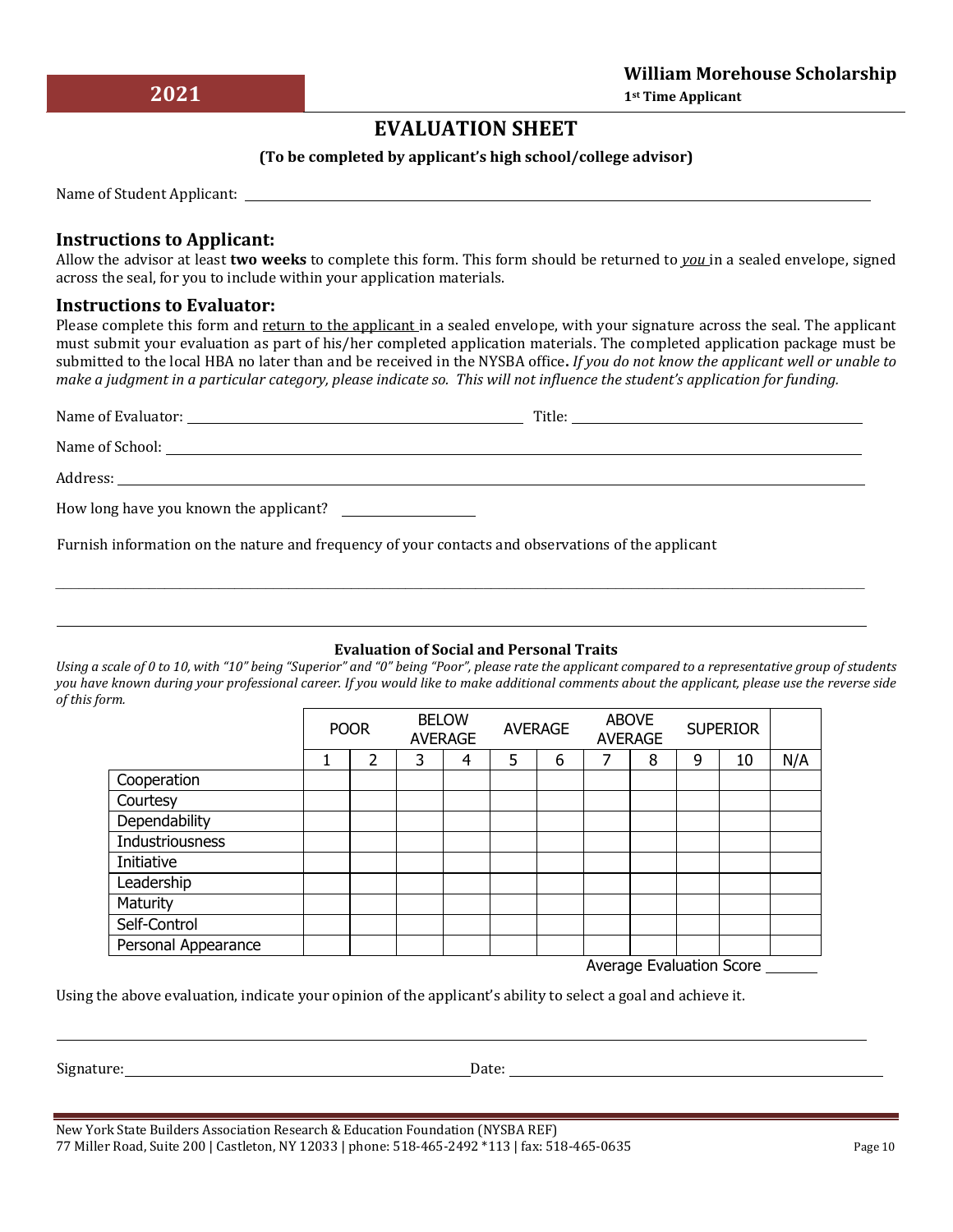# **EVALUATION SHEET – Personal Reference**

#### **(To be completed by non‐related adult acquainted to student applicant)**

Name of Student Applicant: Name of Student Applicant:

#### **Instructions to Applicant:**

**2021**

Allow the evaluator at least **two weeks** to complete this form. This form should be returned to *you* in a sealed envelope, signed across the seal, for you to include within your application materials.

#### **Instructions to Evaluator:**

Please complete this form and return to the applicant in a sealed envelope, with your signature across the seal. The applicant must submit your evaluation as part of his/her completed application materials. The completed application package must be submitted to the local HBA no later than and be received in the NYSBA office**.** *If you do not know the applicant well or unable to make a judgment in a particular category, please indicate so. This will not influence the student's application for funding.*

Furnish information on the nature and frequency of your contacts and observations of the applicant

#### **Evaluation of Social and Personal Traits**

*Using a scale of 0 to 10, with "10" being "Superior" and "0" being "Poor", please rate the applicant compared to a representative group of students you have known during your professional career. If you would like to make additional comments about the applicant, please use the reverse side of this form.*

|                        | <b>POOR</b> |   | <b>BELOW</b><br><b>AVERAGE</b> |   | <b>AVERAGE</b> |   | <b>ABOVE</b><br><b>AVERAGE</b> |   | <b>SUPERIOR</b> |    |     |
|------------------------|-------------|---|--------------------------------|---|----------------|---|--------------------------------|---|-----------------|----|-----|
|                        |             | 2 | 3                              | 4 | 5              | 6 |                                | 8 | 9               | 10 | N/A |
| Cooperation            |             |   |                                |   |                |   |                                |   |                 |    |     |
| Courtesy               |             |   |                                |   |                |   |                                |   |                 |    |     |
| Dependability          |             |   |                                |   |                |   |                                |   |                 |    |     |
| <b>Industriousness</b> |             |   |                                |   |                |   |                                |   |                 |    |     |
| Initiative             |             |   |                                |   |                |   |                                |   |                 |    |     |
| Leadership             |             |   |                                |   |                |   |                                |   |                 |    |     |
| Maturity               |             |   |                                |   |                |   |                                |   |                 |    |     |
| Self-Control           |             |   |                                |   |                |   |                                |   |                 |    |     |
| Personal Appearance    |             |   |                                |   |                |   |                                |   |                 |    |     |

Average Evaluation Score

Using the above evaluation, indicate your opinion of the applicant's ability to select a goal and achieve it.

Signature: Date: Date: Date: Date: Date: Date: Date: Date: Date: Date: Date: Date: Date: Date: Date: Date: Date: Date: Date: Date: Date: Date: Date: Date: Date: Date: Date: Date: Date: Date: Date: Date: Date: Date: Date: D

New York State Builders Association Research & Education Foundation (NYSBA REF) 77 Miller Road, Suite 200 | Castleton, NY 12033 | phone: 518-465-2492 \*113 | fax: 518-465-0635 Page 11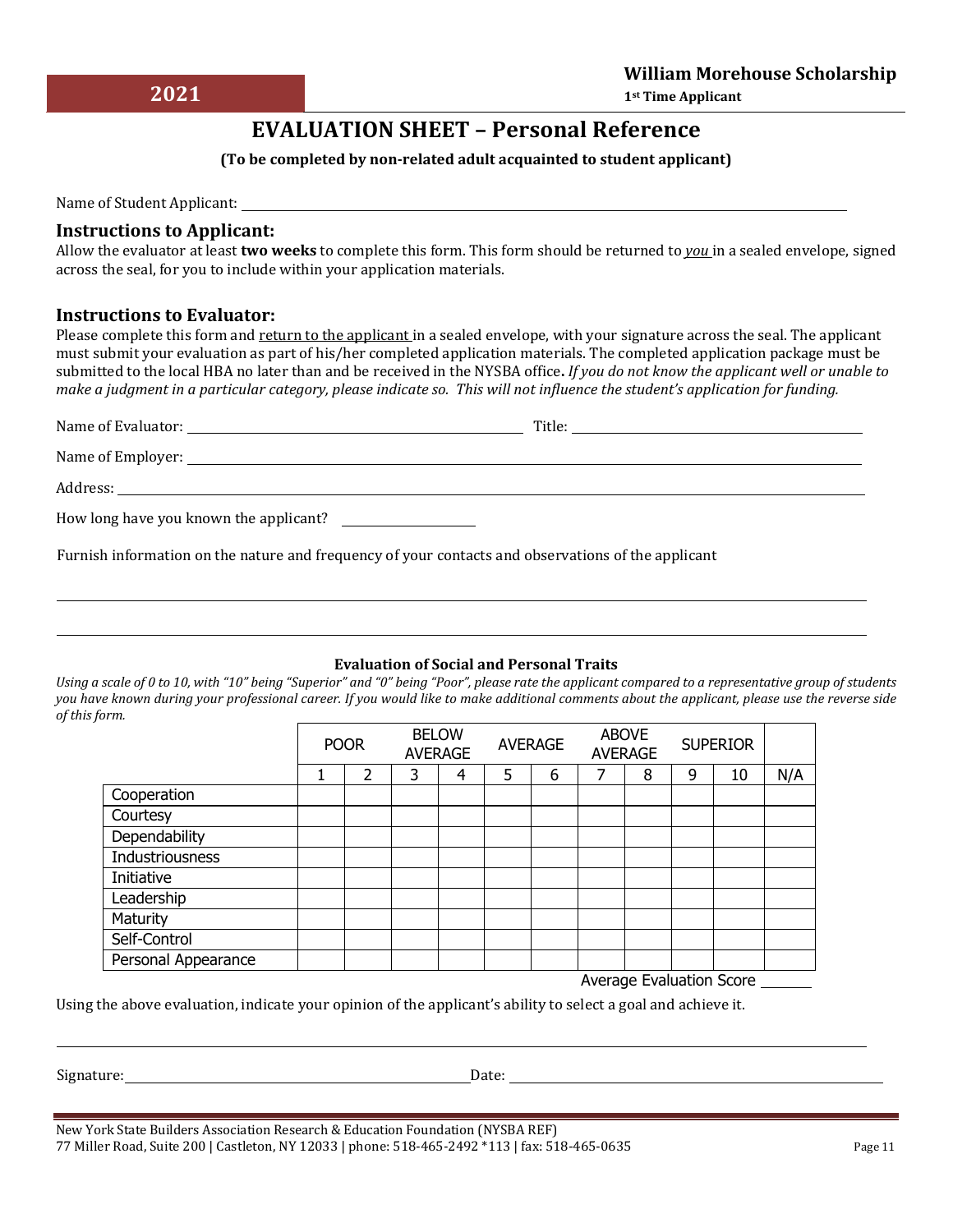# **EVALUATION SHEET – Personal Reference**

#### **(To be completed by non‐related acquainted to student applicant)**

Name of Student Applicant:

### **Instructions to Applicant**

Allow the evaluator at least **two weeks** to complete this form. This form should be returned to *you* in a sealed envelope, signed across the seal, for you to include within your application materials.

#### **Instructions to Evaluator**

Please complete this form and return to the applicant in a sealed envelope, with your signature across the seal. The applicant must submit your evaluation as part of his/her completed application materials. The completed application package must be submitted to the local HBA no later than and be received in the NYSBA office**.** *If you do not know the applicant well or unable to make a judgment in a particular category, please indicate so. This will not influence the student's application for funding.*

|                                        | Title: |
|----------------------------------------|--------|
|                                        |        |
|                                        |        |
| How long have you known the applicant? |        |

 $\mathcal{L}_\mathcal{L} = \mathcal{L}_\mathcal{L} = \mathcal{L}_\mathcal{L} = \mathcal{L}_\mathcal{L} = \mathcal{L}_\mathcal{L} = \mathcal{L}_\mathcal{L} = \mathcal{L}_\mathcal{L} = \mathcal{L}_\mathcal{L} = \mathcal{L}_\mathcal{L} = \mathcal{L}_\mathcal{L} = \mathcal{L}_\mathcal{L} = \mathcal{L}_\mathcal{L} = \mathcal{L}_\mathcal{L} = \mathcal{L}_\mathcal{L} = \mathcal{L}_\mathcal{L} = \mathcal{L}_\mathcal{L} = \mathcal{L}_\mathcal{L}$ 

Furnish information on the nature and frequency of your contacts and observations of the applicant

#### **Evaluation of Social and Personal Traits**

*Using a scale of 0 to 10, with "10" being "Superior" and "0" being "Poor", please rate the applicant compared to a representative group of students you have known during your professional career. If you would like to make additional comments about the applicant, please use the reverse side of this form.*

|                     | <b>BELOW</b><br><b>POOR</b><br><b>AVERAGE</b> |   | <b>AVERAGE</b> |   | <b>ABOVE</b><br><b>AVERAGE</b> |   | <b>SUPERIOR</b> |   |   |    |     |
|---------------------|-----------------------------------------------|---|----------------|---|--------------------------------|---|-----------------|---|---|----|-----|
|                     | 1                                             | 2 | 3              | 4 | 5                              | 6 |                 | 8 | 9 | 10 | N/A |
| Cooperation         |                                               |   |                |   |                                |   |                 |   |   |    |     |
| Courtesy            |                                               |   |                |   |                                |   |                 |   |   |    |     |
| Dependability       |                                               |   |                |   |                                |   |                 |   |   |    |     |
| Industriousness     |                                               |   |                |   |                                |   |                 |   |   |    |     |
| Initiative          |                                               |   |                |   |                                |   |                 |   |   |    |     |
| Leadership          |                                               |   |                |   |                                |   |                 |   |   |    |     |
| Maturity            |                                               |   |                |   |                                |   |                 |   |   |    |     |
| Self-Control        |                                               |   |                |   |                                |   |                 |   |   |    |     |
| Personal Appearance |                                               |   |                |   |                                |   |                 |   |   |    |     |

Average Evaluation Score

Using the above evaluation, indicate your opinion of the applicant's ability to select a goal and achieve it.

**Signature: \_\_\_\_\_\_\_\_\_\_\_\_\_\_\_\_\_\_\_\_\_\_\_\_\_\_\_\_\_\_\_\_\_\_\_\_\_\_\_\_\_\_\_\_\_\_\_\_\_\_\_\_\_\_\_\_\_ Date: \_\_\_\_\_\_\_\_\_\_\_\_\_\_\_\_\_\_\_\_\_\_\_\_\_\_\_\_\_\_\_\_\_\_\_\_\_\_\_\_\_\_\_\_\_\_\_\_\_\_\_\_\_\_\_\_\_\_\_\_\_\_\_**

New York State Builders Association Research & Education Foundation (NYSBA REF) 77 Miller Road, Suite 200 | Castleton, NY 12033 | phone: 518‐465‐2492 \*113 | fax: 518‐465‐0635 Page 12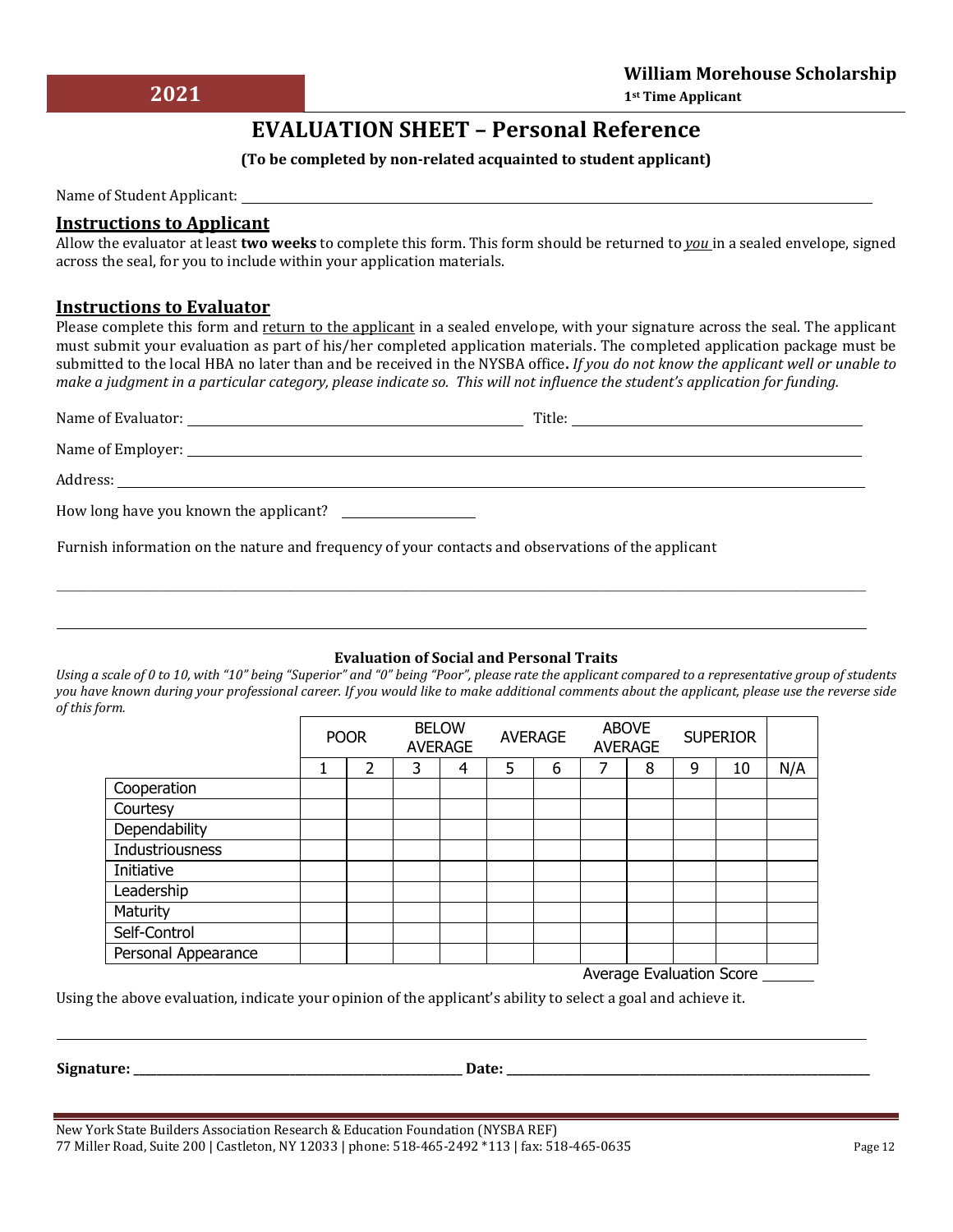# *Photograph Release*

#### **(To be completed by the Student Applicant and/or Guardian)**

### *If Possible ‐ Please enclose a head & shoulder photograph of yourself.*

*(i.e. high school yearbook photo or other professional picture)*

I grant permission to the New York State Builders Association Research and Education Foundation (NYSBA REF), to use my photograph for reproduction in any medium for purposes of advertising, trade, display, exhibition or editorial use, without notifying me.

I hereby waive any right to inspect or approve the photographs or electronic matter that may be used in conjunction with them now or in the future, whether that use is known to me or unknown, and I waive any right to royalties or other compensation arising from or related to the use of the photographs.

I hereby agree to release and hold harmless the NYSBA REF, via electronic or other media, from and against any claims, damages or liability arising from or related to the use of the photographs, including but not limited to any re‐use, distortion, blurring, alteration, optical illusion or use in composite form, either intentionally or otherwise, that may occur or be produced in production of the finished product.

I am at least 18 years of age and I am competent to contract in my own name. I have fully read this release before signing below, and I fully understand the contents, meaning and impact of this release. I understand that I am free to address any specific questions regarding this release by submitting those questions in writing prior to signing, and I agree that my failure to do so will be interpreted as a free and knowledgeable acceptance of the terms of this release.

| Parent / Guardian information, if applicant is under 18 years of age |  |  |  |  |  |
|----------------------------------------------------------------------|--|--|--|--|--|
|                                                                      |  |  |  |  |  |
|                                                                      |  |  |  |  |  |
|                                                                      |  |  |  |  |  |
|                                                                      |  |  |  |  |  |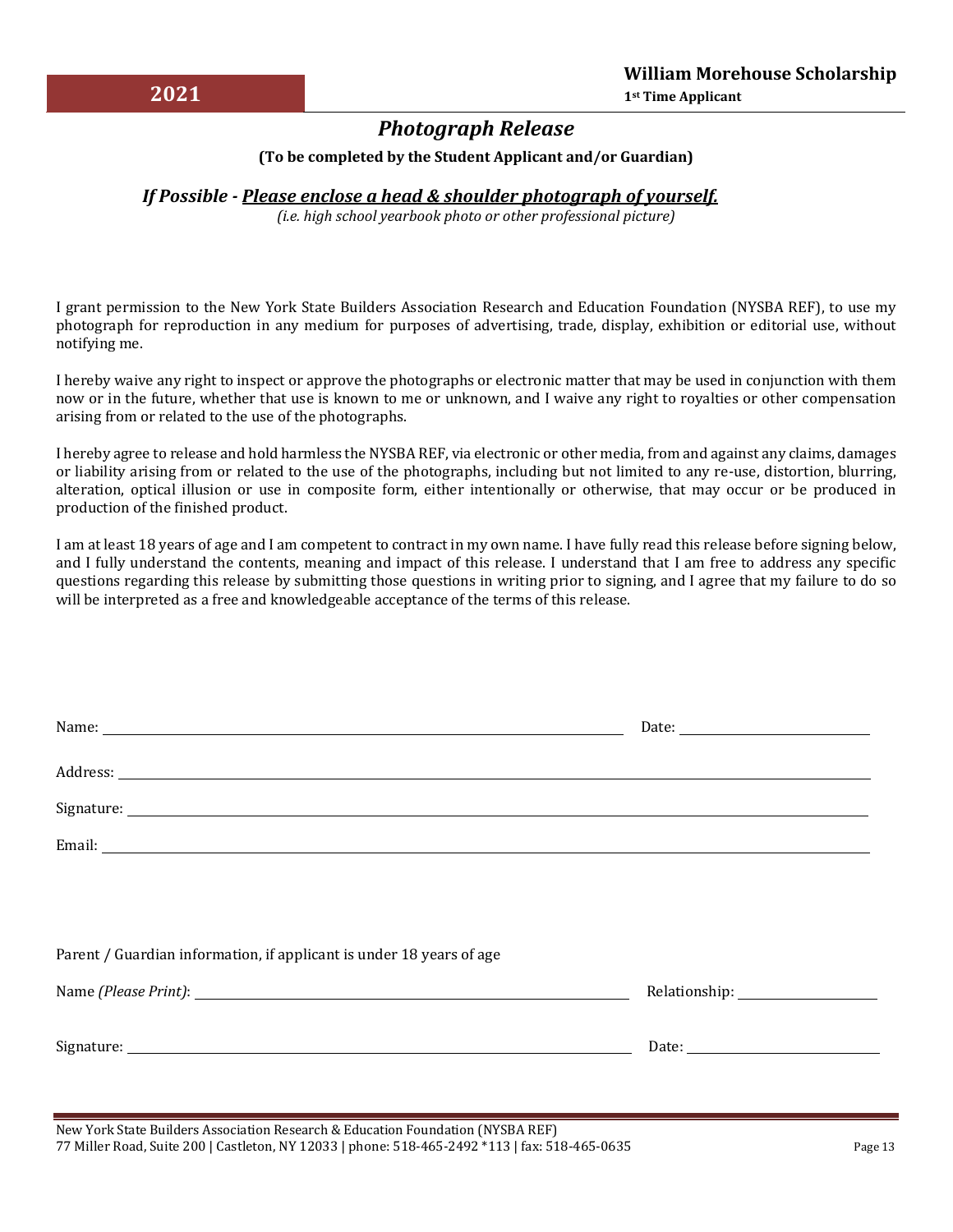| 2021                                                                                               |  |                                                                    | <b>William Morehouse Scholarship</b><br>1st Time Applicant                                             |  |  |  |  |
|----------------------------------------------------------------------------------------------------|--|--------------------------------------------------------------------|--------------------------------------------------------------------------------------------------------|--|--|--|--|
| <b>Sponsoring Local HBA's "COMMITMENT TO MATCH"</b><br>the NYSBA REF William Morehouse Scholarship |  |                                                                    |                                                                                                        |  |  |  |  |
| (To be completed by Representative from Sponsoring Local HBA)                                      |  |                                                                    |                                                                                                        |  |  |  |  |
|                                                                                                    |  |                                                                    |                                                                                                        |  |  |  |  |
|                                                                                                    |  |                                                                    |                                                                                                        |  |  |  |  |
|                                                                                                    |  |                                                                    |                                                                                                        |  |  |  |  |
|                                                                                                    |  |                                                                    |                                                                                                        |  |  |  |  |
|                                                                                                    |  | I, 1. 2008 [1] certify that the above-mentioned applicant has been |                                                                                                        |  |  |  |  |
|                                                                                                    |  |                                                                    | interviewed by a representative of the Home Builders Association (HBA), and has been sponsored by this |  |  |  |  |
| HBA to receive our committed matching funds scholarship.                                           |  |                                                                    |                                                                                                        |  |  |  |  |
|                                                                                                    |  |                                                                    |                                                                                                        |  |  |  |  |
|                                                                                                    |  |                                                                    |                                                                                                        |  |  |  |  |
|                                                                                                    |  |                                                                    |                                                                                                        |  |  |  |  |
|                                                                                                    |  |                                                                    |                                                                                                        |  |  |  |  |
|                                                                                                    |  |                                                                    |                                                                                                        |  |  |  |  |
|                                                                                                    |  |                                                                    |                                                                                                        |  |  |  |  |
|                                                                                                    |  |                                                                    |                                                                                                        |  |  |  |  |

HBA Representative Signature: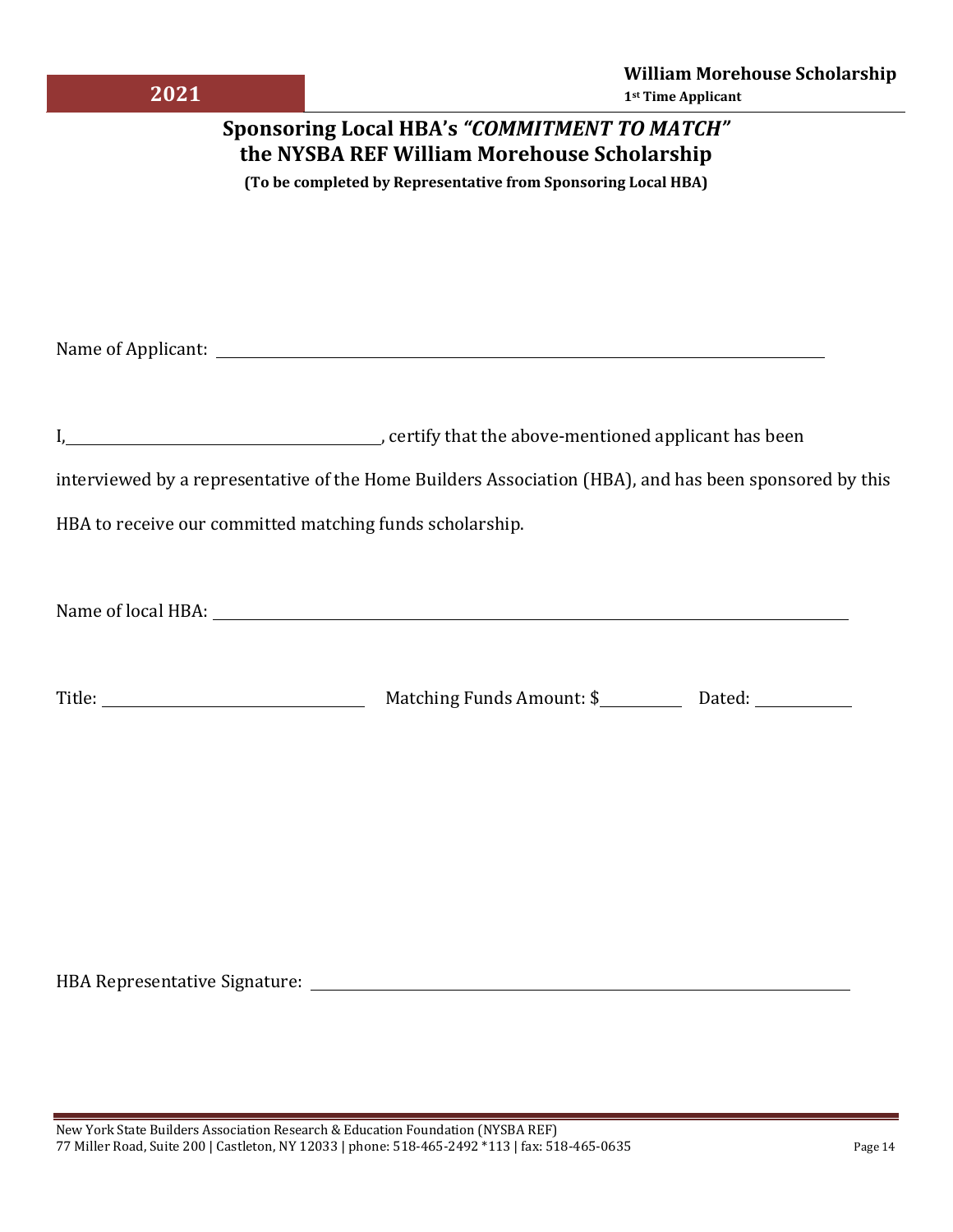## **INTERVIEWING the CANDIDATE**

#### **(To be completed by Representative from Sponsoring Local HBA)**

This form will serve as a guide to you while you are conducting the interview. Any additional comments you may have to include, are welcome.

We are especially interested in whether or not the applicant is **genuinely interested** in a career in the construction industry and has the ability to set a personal goal and achieve it. Please do not at any time give the applicant the impression that he/she has been selected for a scholarship; if you are not favorably impressed with the applicant, he/she may be dropped from the competition.

Applicant's Name:

Interviewed by: Date:

*The interviewer is invited and encouraged to attend the William Morehouse Scholarship Committee meeting to provide members information on applicant(s)}* 

Year in School (*Circle One*): High School Senior – College Freshman – College Sophomore – College Junior

Expected month and year of graduation:

Two (2), Four (4) year program or Five (5) year program:

1) IS APPLICANT INTERESTED IN A CAREER IN CONSTRUCTION?  $\Box$  Yes  $\Box$  No

2) APPLICANT'S ATTITUDE TOWARD A CAREER IN CONSTRUCTION:

- $\Box$  Is positive on pursuing a career in construction
- May pursue a career in construction
- Does not want to make a career in construction
- 3) APPLICANT'S INTEREST IN CONSTRUCTION:
	- Strong interest
	- Fair interest
	- Passive interest
	- No interest
- 4) APPLICANT UNDERSTANDS CONSTRUCTION CAREER OPPORTUNITIES AND KNOWS WHAT JOB POSSIBILITIES EXIST:
	- $\Box$  Good understanding and wants to work in the industry
	- Good understanding but unsure of specific job plan
	- Fair understanding
	- Poor understanding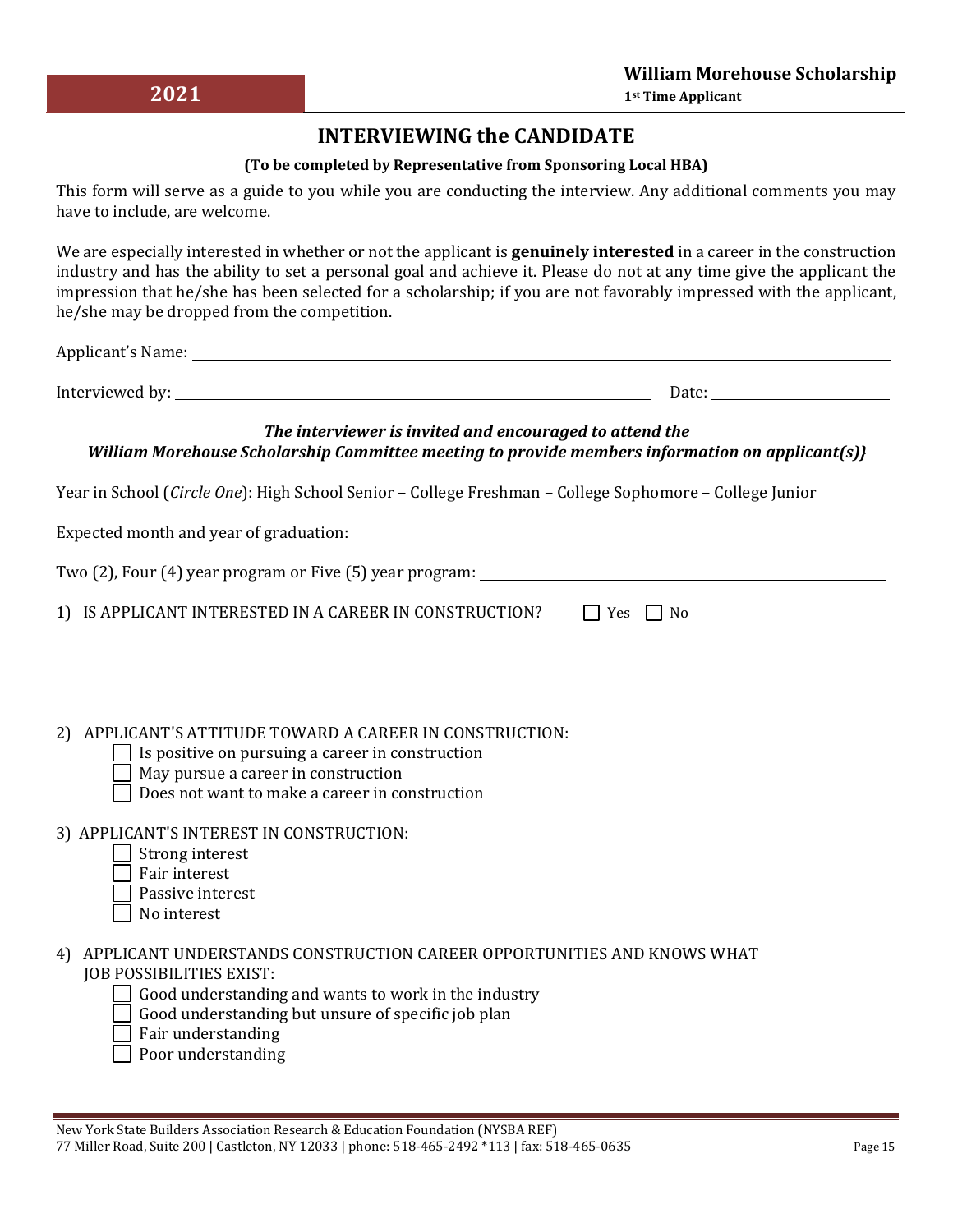# **INTERVIEWING the CANDIDATE (To be completed by Representative from Sponsoring Local HBA)**

5) APPLICANT'S GREATEST STRENGTHS:

6) WHERE DOES APPLICANT SEE THEMSELVES IN FIVE YEARS? TEN YEARS?

7) HAVE APPLICANT TELL YOU ABOUT A PERSONAL ACHIEVEMENT THAT MAKES THEM PROUD:

8) WHO HAS INFLUENCED THE APPLICANT'S LIFE AND WHY?

9) WHY WOULD THE APPLICANT BE AN EXCELLENT RECIPIENT OF THE WILLIAM MOREHOUSE SCHOLARSHIP?

10) WHAT CONSTRUCTION TASKS DOES THE APPLICANT ENJOY DOING THE MOST AND THE LEAST?

 $\overline{a}$